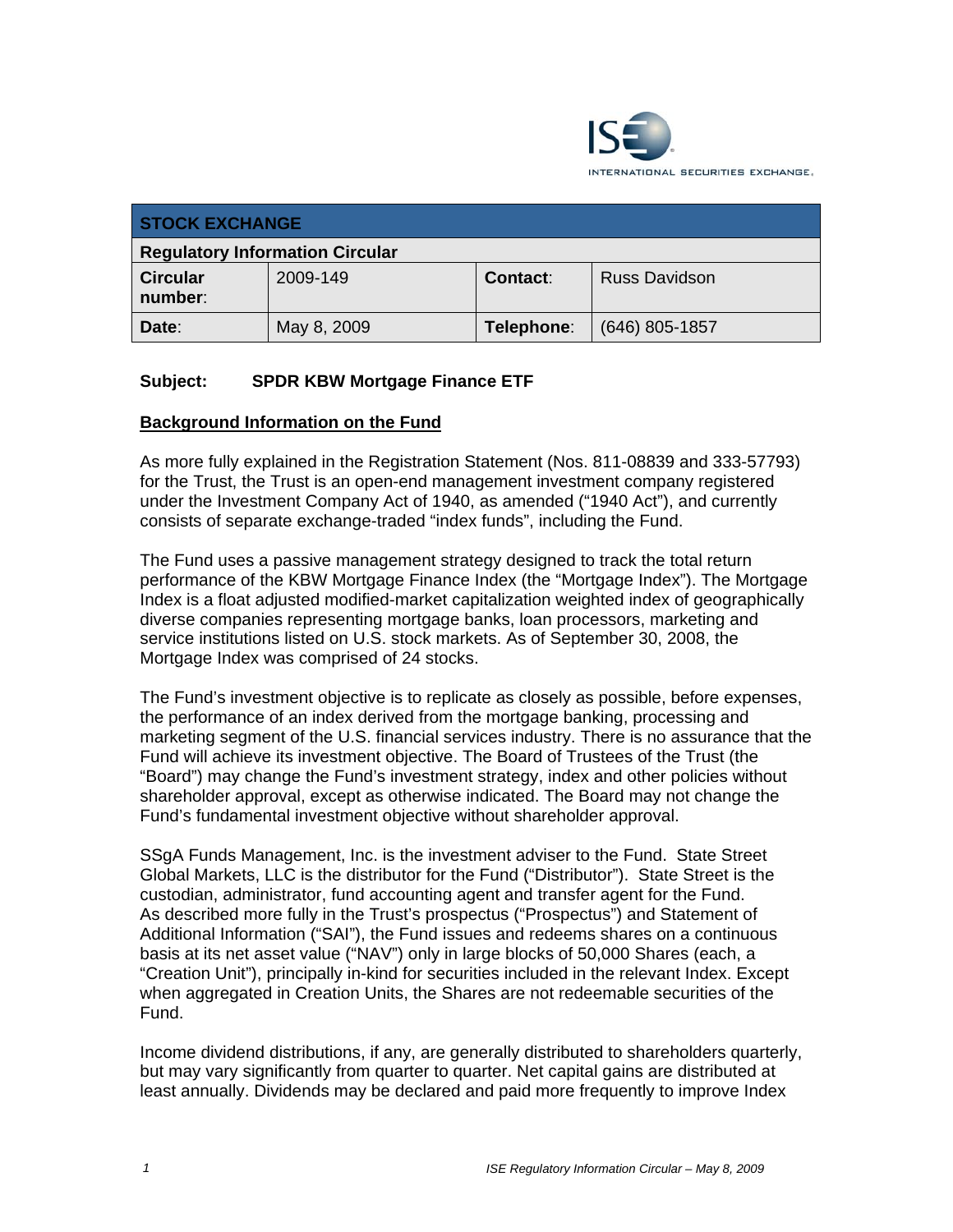tracking or to comply with the distribution requirements of the Internal Revenue Code. The Fund is subject to the risks identified in the Prospectus as applicable to the Fund. The NAV per Share for the Fund will be determined each business day, normally at the close of regular trading (ordinarily, 4:00 p.m. Eastern Standard Time ("ET")) on the New York Stock Exchange. NAV is calculated by dividing the value of the net assets of the Fund (i.e., the total value of its assets less all liabilities) by the number of Shares outstanding, rounded to the nearest cent. NAV will be available from the Distributor and will also available to National Securities Clearing Corporation ("NSCC") participants through data made available from NSCC.

The Fund's registration statement describes the various fees and expenses for the Fund's Shares. For a more complete description of the Fund and the underlying index, visit https://www.spdrs.com/.

## **Principal Risks**

Interested persons are referred to the Prospectus for a description of risks associated with an investment in the Shares. These risks include the risk that the Fund's return may not match the return of its index for a number of reasons including the incursion by the Fund of operating expenses and costs not applicable to its index. In addition, as noted in the Prospectus, the Shares may trade at market prices that may differ from their NAV. The NAV of the Shares will fluctuate with changes in the market value of the Fund's holdings. The market prices of the Shares will fluctuate in accordance with changes in NAV as well as the supply and demand for the Shares.

#### **Exchange Rules Applicable to Trading in the Shares**

The Shares are considered equity securities, thus rendering trading in the Shares subject to the Exchange's existing rules governing the trading of equity securities.

## **Trading Hours**

Trading in the Shares on ISE is on a UTP basis and is subject to ISE equity trading rules. The Shares will trade from 8:00 a.m. until 8:00 p.m. Eastern Time. Equity EAMs trading the Shares during the Extended Market Sessions are exposed to the risk of the lack of the calculation or dissemination of underlying index value or intraday indicative value ("IIV"). For certain derivative securities products, an updated underlying index value or IIV may not be calculated or publicly disseminated in the Extended Market hours. Since the underlying index value and IIV are not calculated or widely disseminated during Extended Market hours, an investor who is unable to calculate implied values for certain derivative securities products during Extended Market hours may be at a disadvantage to market professionals.

## **Trading Halts**

ISE will halt trading in the Shares in accordance with ISE Rule 2101(a)(2)(iii). The grounds for a halt under this Rule include a halt by the primary market because it stops trading the Shares and/or a halt because dissemination of the IIV or applicable currency spot price has ceased, or a halt for other regulatory reasons. In addition, ISE will stop trading the Shares if the primary market de-lists the Shares.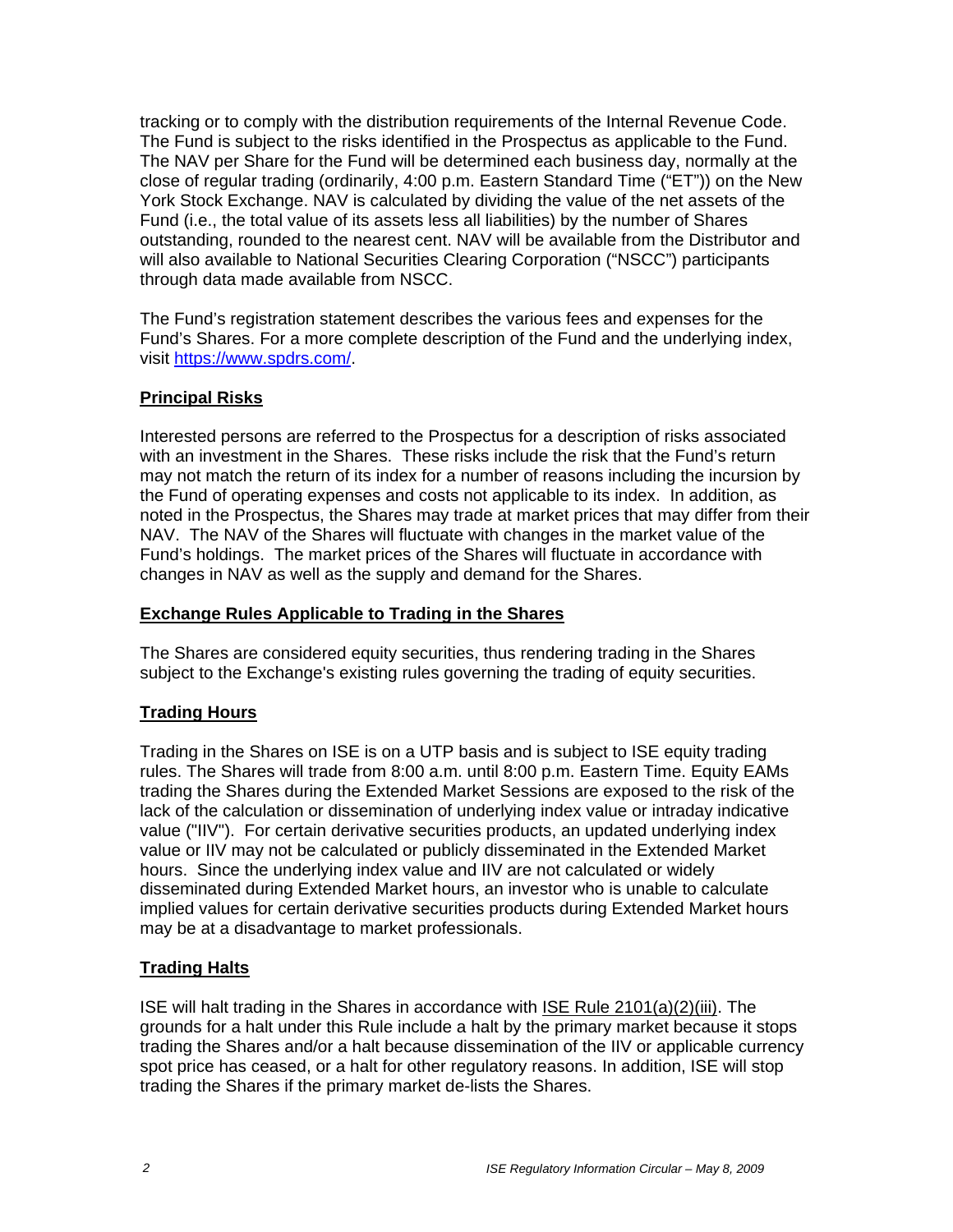## **Delivery of a Prospectus**

Pursuant to federal securities laws, investors purchasing Shares must receive a prospectus prior to or concurrently with the confirmation of a transaction. Investors purchasing Shares directly from the Fund (by delivery of the Deposit Amount) must also receive a prospectus.

Prospectuses may be obtained through the Distributor or on the Fund's website. The Prospectus does not contain all of the information set forth in the registration statement (including the exhibits to the registration statement), parts of which have been omitted in accordance with the rules and regulations of the SEC. For further information about the Fund, please refer to the Trust's registration statement.

#### **Exemptive, Interpretive and No-Action Relief Under Federal Securities Regulations**

The Commission has issued letters dated October 24, 2006, November 21, 2005 and August 17, 2001 (together, the "No- Action Letters") granting exemptive, interpretive and no-action relief from certain provisions of and rules under the Securities Exchange Act of 1934 for exchange-traded funds listed and traded on a registered national securities exchange that meet certain criteria. The Funds qualify for the relief granted in the No-Action Letters, a description of which follows.

## **Regulation M Exemptions**

Generally, Rules 101 and 102 of Regulation M prohibit any "distribution participant" and its "affiliated purchasers" from bidding for, purchasing, or attempting to induce any person to bid for or purchase any security which is the subject of a distribution until after the applicable restricted period, except as specifically permitted in Regulation M. The provisions of the Rules apply to underwriters, prospective underwriters, brokers, dealers, and other persons who have agreed to participate or are participating in a distribution of securities.

The Commission issued a No-Action Letter by which persons participating in a distribution of shares of a fund may engage in secondary market transactions in such shares during their participation in such a distribution, despite the requirements of from Rule 101 under Regulation M. In addition, the SEC has permitted persons who may be deemed to be participating in the distribution of shares of a fund (i) to purchase securities for the purpose of purchasing creation unit aggregations of fund shares and (ii) to tender securities for redemption in Creation Unit Aggregations. Further, the Commission has clarified that the tender of fund shares to the Fund for redemption does not constitute a bid for or purchase of any of the Funds' securities during the restricted period of Rule 101. The Commission has issued a No-Action Letter to paragraph (e) of Rule 102 under Regulation M which allow the redemption of fund shares in creation unit aggregations during the continuous offering of shares.

## **Customer Confirmations for Creation or Redemption of Fund Shares (SEC Rule 10b-10)**

Broker–dealers who handle purchases or redemptions of Fund shares in Creation Units for customers will be permitted to provide such customers with a statement of the number of Creation Unit Aggregations created or redeemed without providing a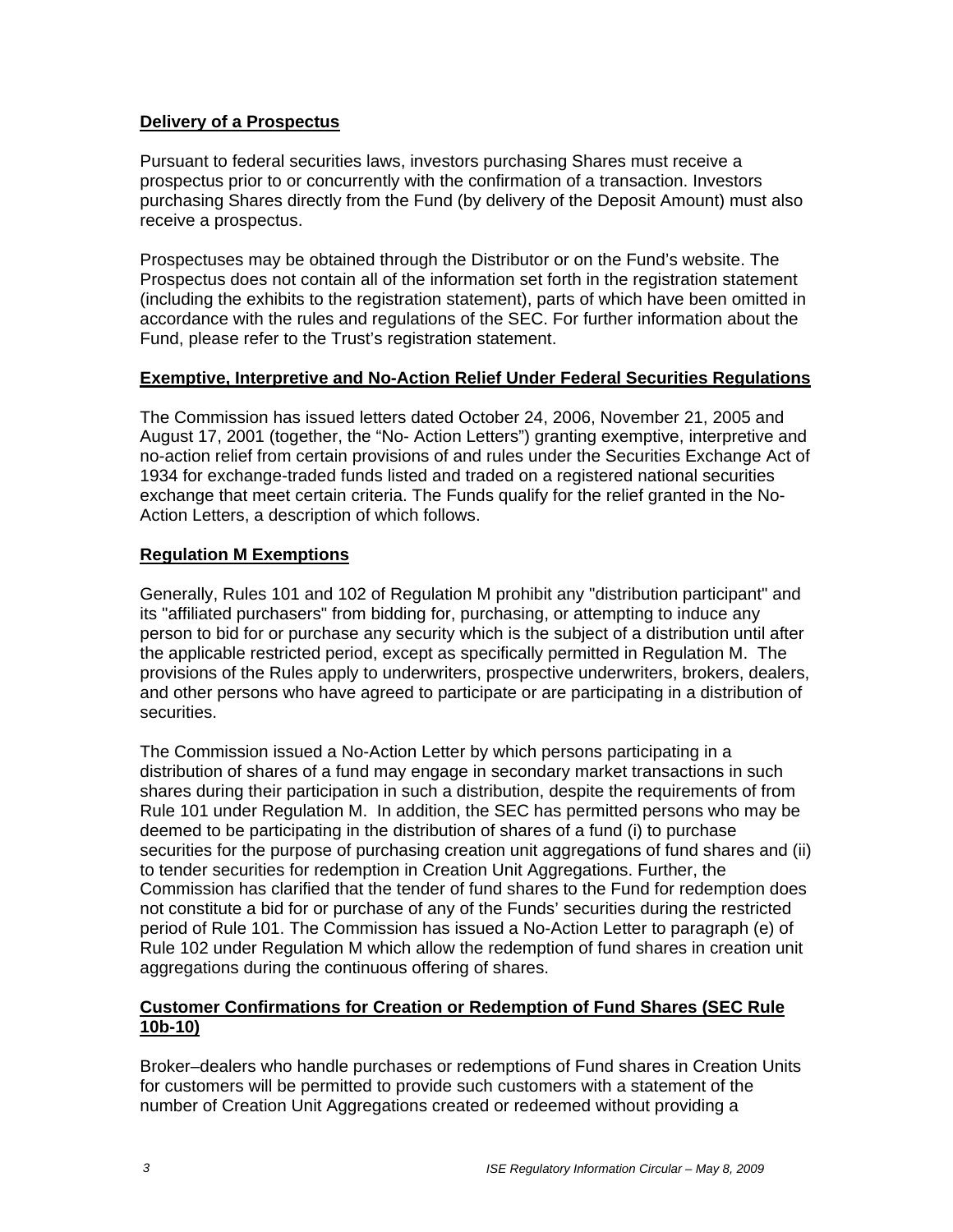statement of the identity, number and price of shares of the individual securities tendered to the Fund for purposes of purchasing creation unit aggregations ("Deposit Securities") or the identity, number and price of shares to be delivered by the Trust to the redeeming holder ("Redemption Securities"). The composition of the securities required to be tendered to the Fund for creation purposes and of the securities to be delivered on redemption will be disseminated each business day and will be applicable to requests for creations or redemption, as the case may be, on that day. This exemptive relief under Rule 10b-10 with respect to creations and redemptions is subject to the following conditions:

- 1) Confirmations to customers engaging in creations or redemptions must state that all information required by Rule 10b-10 will be provided upon request;
- 2) Any such request by a customer for information required by Rule 10b-10 will be filed in a timely manner, in accordance with Rule 10b-10(c);
- 3) Except for the identity, number and price of shares of the component securities of the Deposit Securities and Redemption Securities, as described above, confirmations to customers must disclose all other information required by Rule 10b-10(a).

## **SEC Rule 14e-5**

The Commission has permitted any person acting as a dealer-manager of a tender offer for a component security of fund (1) to redeem fund shares in creation unit aggregations from the issuer that may include a security subject to such tender offer and (2) to purchase fund shares during such tender offer. In addition, a No-Action has been issued under Rule 14e-5 states that if a broker- dealer acting as a dealer-manager of a tender offer for a security of the Fund purchases or arranges to purchase such securities in the secondary market for the purpose of tendering such securities to purchase one or more creation unit aggregations of shares, it must be made in conformance with the following:

- 1. such bids or purchases are effected in the ordinary course of business, in connection with a basket of 20 or more securities in which any security that is the subject of a distribution, or any reference security, does not comprise more than 5% of the value of the basket purchased; or
- 2. purchases are effected as adjustments to such basket in the ordinary course of business as a result of a change in the composition of the underlying index; and
- 3. such bids or purchases are not effected for the purpose of facilitating such tender offer.

## **Section 11(d)(1); SEC Rules 11d1-1 and 11d1-2**

Section 11(d)(1) of the Act generally prohibits a person who is both a broker and a dealer from effecting any transaction in which the broker-dealer extends credit to a customer on any security which was part of a new issue in the distribution of which he participated as a member of a selling syndicate or group within thirty days prior to such transaction. The Commission has clarified that Section 11(d)(1) does not apply to broker-dealers that are not authorized participants (and, therefore, do not create creation unit aggregations) that engage in both proprietary and customer transactions in shares of a fund in the secondary market, and for broker-dealer authorized participants that engage in creations of creation unit aggregations. This relief is subject to specific conditions, including the condition that such broker-dealer (whether or not an authorized participant) does not, directly or indirectly, receive from the fund complex any payment, compensation or other economic incentive to promote or sell the shares of a fund to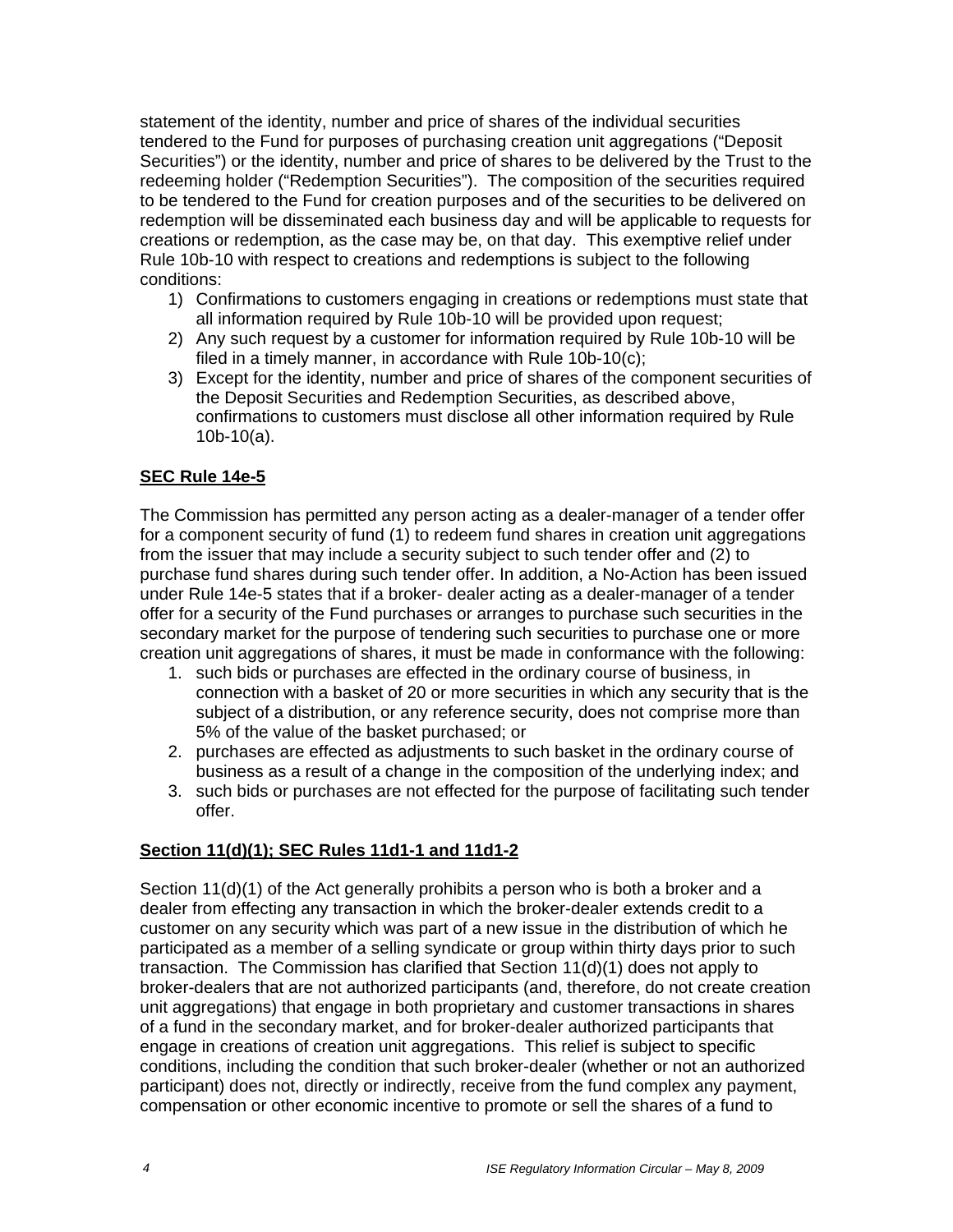persons outside the fund complex, other than non-cash compensation permitted under NASD Rule 2830 (I)(5)(A), (B) or (C). See letter dated November 22, 2005 from Brian A Bussey, Assistant Chief Counsel, SEC Division of Market Regulation, to Barclays Global Investors, N.A., dated November 22, 2005. The Commission has issued a No-Action Letter under Section 11(d)(1) of the Act states that broker-dealers may treat shares of a fund, for purposes of Rule 11d1-2, as "securities issued by a registered open-end investment company as defined in the Investment Company Act" and thereby extend credit or maintain or arrange for the extension or maintenance of credit on shares that have been owned by the persons to whom credit is provided for more than 30 days, in reliance on the exemption contained in the rule.

## **SEC Rule 15c1-5 and 15c1-6**

The Commission has issued a No-Action letter with respect to Rule 15c1-5 and Rule 15c1-6 as to the required disclosure of control by a broker or dealer with respect to creations and redemptions of fund shares and secondary market transactions therein.

**This Regulatory Information Circular is not a statutory Prospectus. Equity EAMs should consult the Trust's Registration Statement, SAI, Prospectus and the Fund's website for relevant information.**